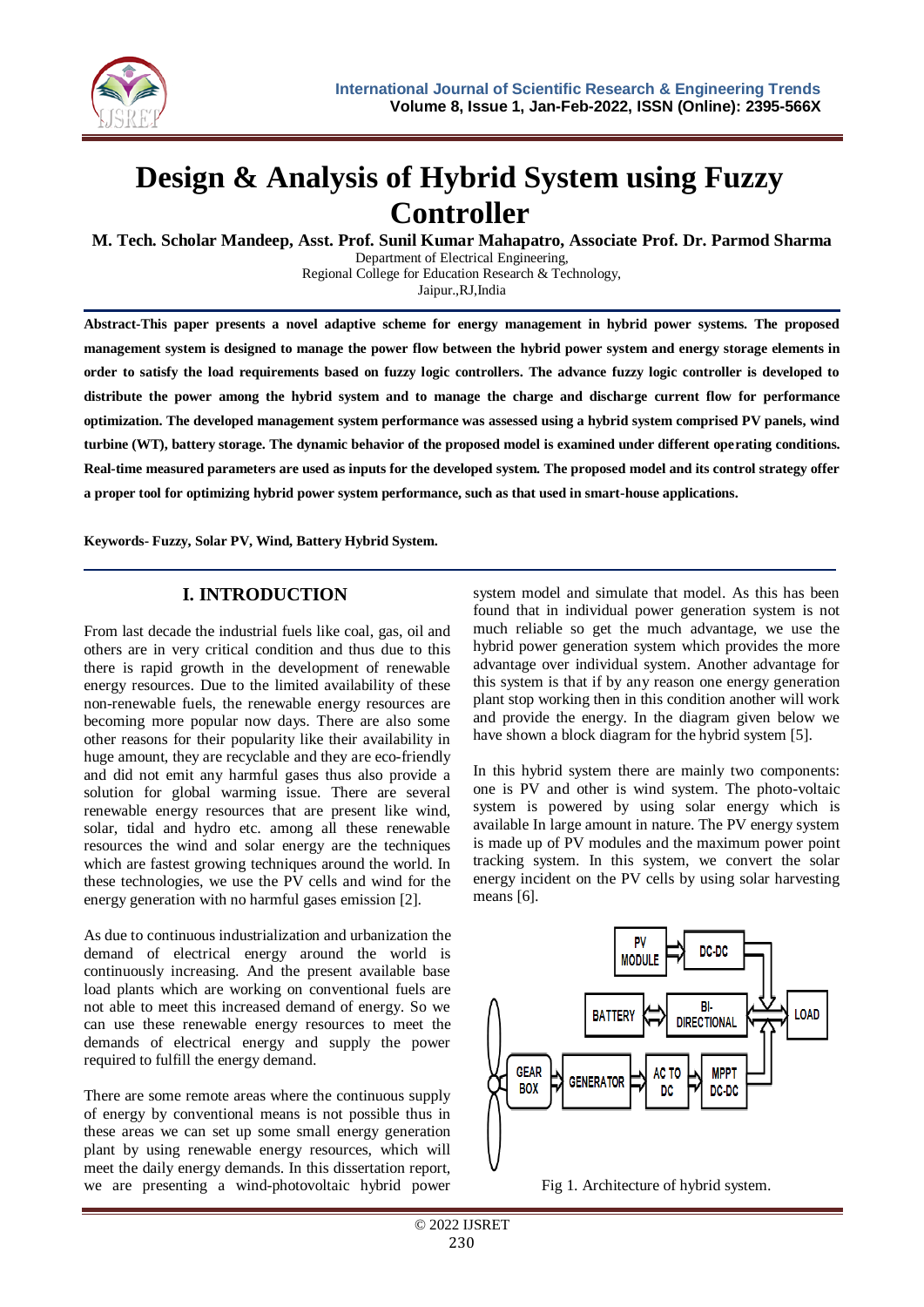

In this study we present the hybrid system which consists of solar system along with wind power generation system. The main component of a wind power generation system is turbine, gearbox, rotor, generator, converter etc. The main function of wind energy system is to convert the wind energy into mechanical energy through the rotation shaft and thus this shaft is connected to the generator shaft which will generate the electrical energy. As both the system which we sue in hybrid system are used to charge the battery by using bi-directional converter. Thus this bi directional converter and the battery we use will make the extra load over the wind and solar power generation system [7].

By using these hybrid systems this has been found that they can more efficiently fulfill the energy demands as compare to the single power source system. We can get the higher generation abilities by using hybrid system. As in a standalone system we can generate the output which did not have any fluctuation and did not depend over the weather conditions. Thus to store the power generated by the solar system by converting solar energy to electrical energy and the constant power deliver by the wind turbine we needs an efficient power storage device, which is realize by batter bank.

#### **II. PHOTOVOLTAIC CELL**

Generally, the structure of photovoltaic cell is simple. It contains total six different layers of material as given in Figure 1.2. In this system first layer is black cover galls which will increase the photon absorption efficiency; the function of this glass is to protect the cell from the atmospheric conditions. We can minimize the reflection losses up to 5% by using the anti-reflective coating. Then we have a contact grid which will minimize the travelling distance of photons, so that they can reach to semiconductor easily.

The main component of photovoltaic system is p and n semiconductors which are available in the form of two thin layers. In the last we have back metal contact which used for the better conduction [5].



Fig 2. Basic structure of a generic silicon PV cell.

As in previous article we mention about the photovoltaic cell that this consist of two p and n thin layers of semiconductors which are made up of crystalline silicon. The n type semiconductors are generally producing by replacing the silicon atom with another element tom which have higher valence band than the silicon like 15 group elements for example phosphorus [6]. Thus due to this the n type semiconductor thus form consist of large amount of free electrons in their valence bond structure. And on the other hand p type semiconductors are produce by replacing the silicon atom with a lesser valence atom like boron. Thus due to this there is vacancy of missing electron which will propagate through the cell to conduct electricity.

#### **III. WIND ENERGY SYSTEM**

Wind energy is the kinetic energy generated by virtue of the movement of large air masses caused by differential heating of atmosphere by sun. It is one of the clean, renewable energy sources that hold out the promises of meeting of a significant portion of energy demand in the direct, grid connected modes as well as remote application like water pumping, desalination, telecommunication, etc. The wind resource is more intermittent and is strongly influenced by terrain or geographical factors.

A wind energy conversion system (WECS) is a machine which generates mechanical energy powered by wind energy that can be directly converted into electrical energy. The major components of a typical WECS include a wind turbine, generator, interconnected apparatus and control systems. The wind turns large turbine blades, which spins a generator shaft and produces electricity. This electricity then charges batteries which can be connected to a building's mains power, or to the power grid. In particular, medium and large scale WECS are designed to operate in parallel with public or local AC grid.



Fig 3. Basic Flow of Wind Power Generation.

The aerial view of a wind power plant shows how a group of wind turbines can make electricity for the utility grid. The electricity is sent through transmission and distribution lines to homes businesses schools, and so on.These three-bladed wind turbines are operated "upwind," with the blades facing into the wind.

The other common wind turbine type is the two-bladed, downwind turbine. Simply stated, a wind turbine works the opposite of a fan. Instead of using electricity to make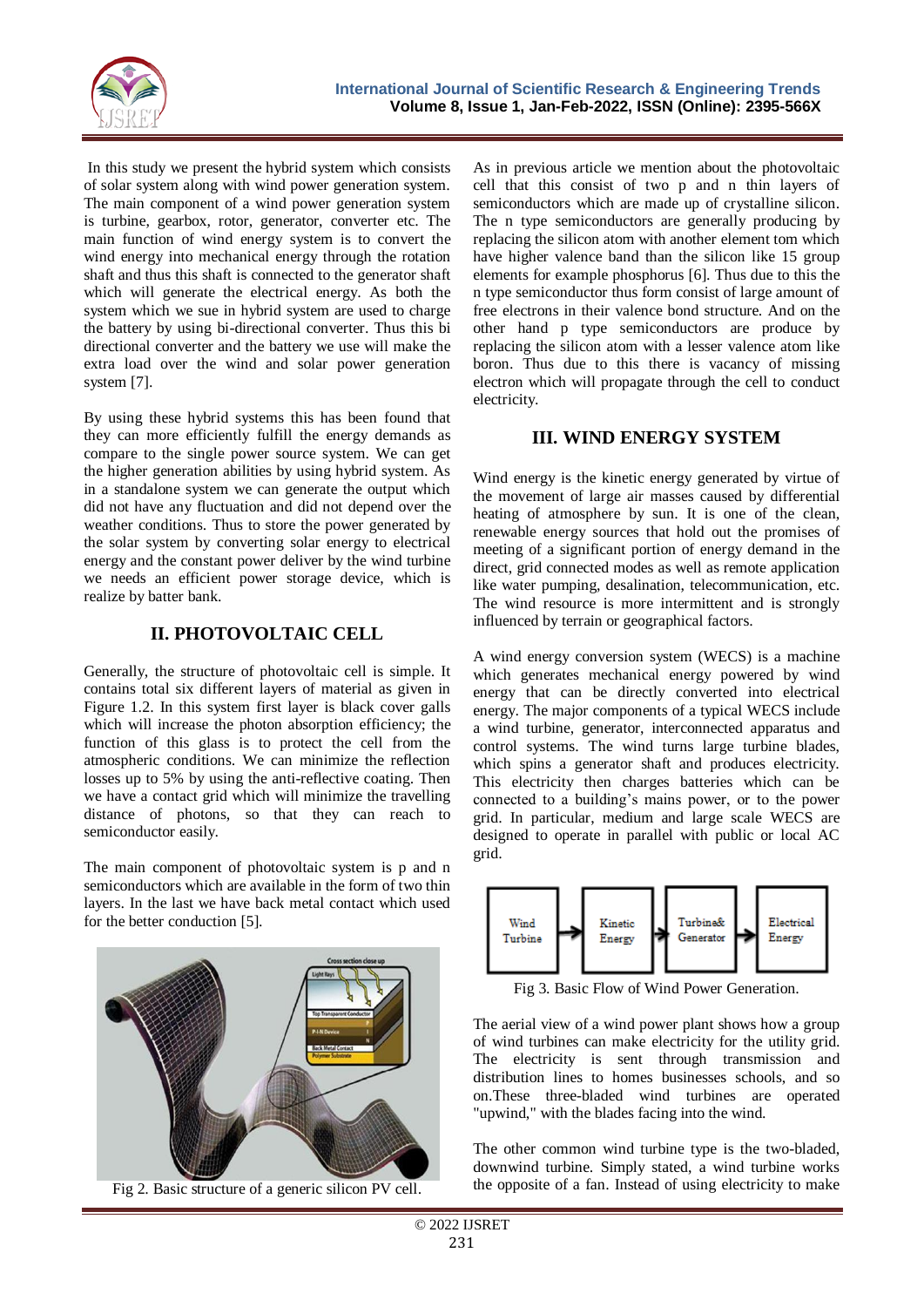

wind, like a fan, wind turbines use wind to make electricity. The wind turns the blades, which spin a shaft, which connects to a generator and makes electricity. Utility scale turbines range in size from 50 to 750 kilowatts. Single small turbines, below 50 kilowatts, are used for homes, telecommunications dishes, or water pumping.

#### **IV. BATTERY SYSTEM**

Battery is the electric energy storage devices which will store the excess power generated and then use this energy to supply to the load in place of generators when power is needed. As is stated in the previous chapters here we integrate both the wind power generation system and photovoltaic system which connect with the common DC bus of the constant voltage and this battery bank is also connects with the DC bus.

In this power generation system every energy transfer whether it is from battery to load or generator to battery or from direct generator to load is performed through the constant voltage DC bus. As it mention in the previous study that there are several applications of bidirectional converter are present and in this study this converter is used to charge of discharge the battery which is based on additional and deficient power supply.



Fig 4. Circuit diagram of the buck-boost converter.

When the energy is available in surplus amount this means the energy supply is higher than the demand than in this case the battery will charge and thus this permit the converter ti operate in the forward direction. In the case when we have deficiency of power then the battery will start discharging and supply the power to load. Thus in this condition the converter will operate in the reverse direction. Thus by using bi-directional converter we can perform the charging and discharging function of battery. [20].

#### **V. SIMULINK MODEL**

The proposed system model is shown in figure. This model is designed in Matlab/ Simulink Software. In the proposed work, we are taking integration of Solar, wind and battery controlled by fuzzy logic.

Systems in the energy industry need to be controlled. Each system works with some rules, and these rules determine the system's instant situation.

For example, in a system in which the speed is controlled, the speed data of the motor shaft are compared to the reference data, and, according to the rules, the power of the motor can be increased or decreased. In this situation, a controller is required.

The model contains:

- Solar PV Array
- Wind Turbine
- Battery
- Fuzzy Logic Controller
- IGBT Inverter
- LC Filter



#### **VI. RESULT ANALYSIS & DISCUSSION**

The result is anlysis for controoling of maximum renewable energy in the domestic system. In this section, we anlysedsolar, wind and batteries output in terms of current, voltage and power. The fuzzy logic controller applied to controller the power output from these sources and delivered to applied variable load.

The solar current is produced by the solar cells and the variation of current is due to irradiance alteration of PV Module Solar Current. The maximum solar current is 15.2 ampere. Three phase output current, volatge and power after Fuzzy logic controller is discussed in this section.The three phases current is shown in fig 6. Max current delivered by controller to load is 12 Ampere.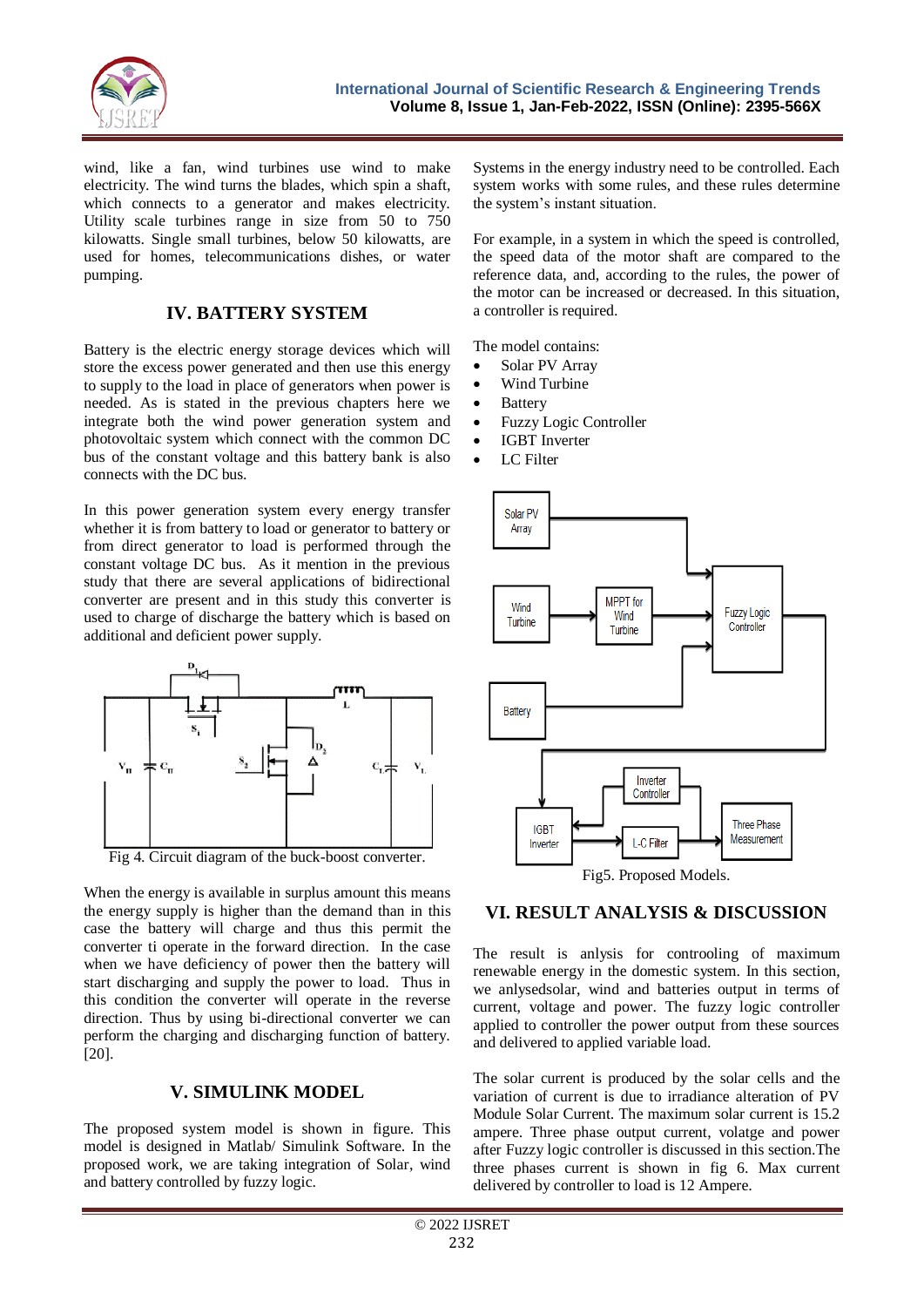











Fig 8. 3-Phase Power.

Three Phase output voltage is varies from -100 V to 100 V. The load voltage is varries in accordance to demand. The three phase output voltage is shown in fig 7.Three Phase power is varies as shown above with maximum 14000 watt power. The three phase power is approximate 600 watts. The three phase output power is shown in fig 8.

## **VII. CONCLUSION**

In this study we are studied about the photovoltaic cells, module and array and also studied about the various effects of atmospheric factors over their characteristics. Consequently, we also studied about the wind power generation system. For both the PV and wind system we track the maximum power point of operation by using the P&O MPPT algorithm. Thus, in this study to get the advantages of both the system we integrate both these systems and this resulted hybrid system is sued for the charging and discharging of batteries.

Thus, after studying this model we make the following observations:

- Minimum ripple in solar PV model DC current and Voltage.
- Track maximum power in solar PV mode and wind turbine.
- Total harmonics distribution is 2% in 3 phase inverter current as compared to previous algorithm.
- Perfect DC current and voltage at solar PV panel
- 2 KHz switching frequency of SVPWM in Voltage source inverter very less power device loss.

### **REFERENCES**

- [1] T. Salmi, M. Bouzguenda, A. Gagtli, "MATLAB/Simulink based modeling of solar photovoltaic cell," International journal of renewable energy research, vol.2, no.2, 2012.
- [2] S. Meenakshi, K.Rajambal, S. Elangovan "Intelligent controller for stand-alone hybrid generation system," IEEE, May. 2006.
- [3] Nabil A. Ahmed, MasafumiMiyatake, "A stand-alone hybrid generation system combining solar photovoltaic and wind turbine with simple maximum power point tracking control," IPEMC 2006, IEEE, 2006.
- [4] M. G. Villalva, J. R. Gazoli, "Modeling and circuitbased simulation of photovoltaic arrays," Brazilian power electronics conference (COBEP), 2009.
- [5] Marcelo GradellaVillalva, Jonas RafelGazoli, "Comprehensive approach to modeling and simulation of photovoltaic arrays," IEEE transaction on powerelectronics, vol.24, no.5, May 2009.
- [6] Hiren Patel and Vivek Agarwal, "Matlab based modeling to study the effect of partial shading on PV array characteristics," IEEE transaction on energy conversion, vol.23, no.1, March 2008.
- [7] Mohammed Abdulazeez, IresIskender, "Simulation and experimental study of shading effect on series and parallel connected PV modules," IEEE transaction on energy conversion, vol.27, no.2, March 2008.
- [8] SiyuGuo, Timothly Michael Walsh, "Analyzing partial shading of PV module by circuit modeling," IEEE 2011.
- [9] Zhou Xuesong, Song Daichun, Ma Youjie, Chen Deshu, "The simulation and design for MPPT of PV system based on Incremental conductance method," WaseInternational conference on information engineering, 2010.
- [10] Azadeh Safari, SaadMekhilef, "Simulation and Hardware Implementation of Incremental Conductance MPPT with Direct Control Method Using Cuk Converter," IEEE transaction on industrial electronics, vol. 58, no. 4, April 2011.